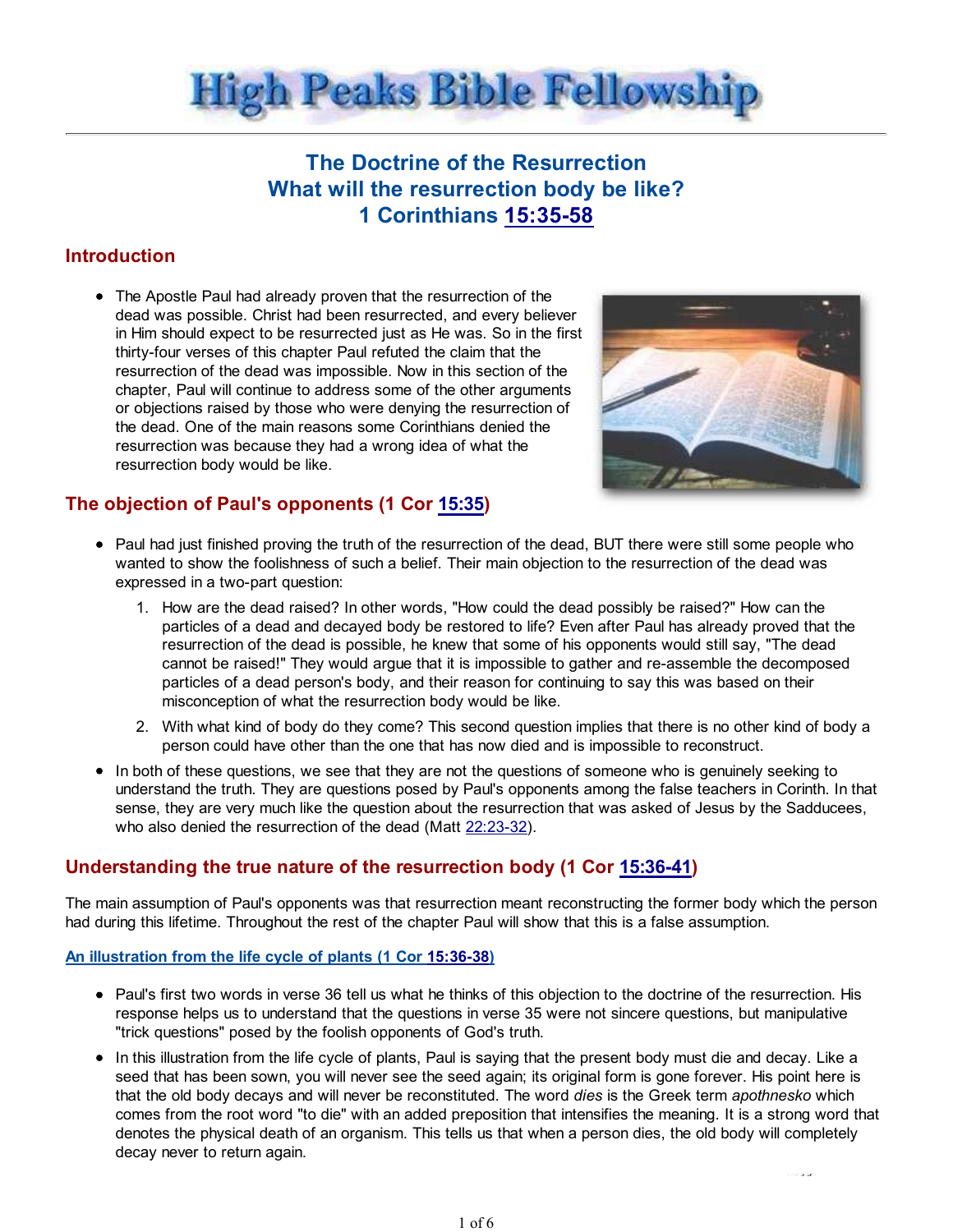- The sown seed does not come back in its original form; it does not re-appear as exactly the same thing you placed into the soil. You sow a simple naked seed, but what comes up is an entire plant. The plant is related to the seed, but it is completely different in form. Paul's point here is that the same is true of the resurrection body. When a person's body dies and is placed into the grave, we should not expect it to be resurrected in exactly the same form as it had before. When Paul says, "You do not sow the body which is to be," he is saying that the
	- present body is not the future body. The body laid in the grave is not the one which will be resurrected.
- Paul could have mentioned millions of other types of seeds with a wide variety of forms, and this brings up the amazing creativity of God as the designer of life in His created universe. God Himself is ultimately responsible for the variety of life forms, and He gave each type of plant the specific form that He desired to give. In this verse Paul's point is that since God created an amazing variety of seeds, we must also credit Him with the amazing differences in the plants which arise from those simple seeds. If this is true for simple plant life, how much more is it true for human life and the design of the resurrection body that He will provide after death? Paul emphasizes here that the Creator God is capable of giving people resurrection bodies that are much different than their earthly bodies, while yet maintaining the identity and continuity of their individual personalities in the process.

## An illustration from the differences between the forms of other creatures (1 Cor 15:39)

• Here it is as if Paul is saying, "Look around at the other forms of life God has created!" God is quite capable of giving different creatures many different forms, even throughout their own earthly life cycles. If we see this is true during the earthly life cycle of God's creatures, surely it is not too difficult to believe that God can do similar things after death too! One purely natural example of this is the difference in form between a caterpillar and a butterfly, but our best example is seen in the differences between Christ's earthly body and His resurrection body.

### An illustration from the differences between heavenly and earthly bodies (1 Cor 15:40)

• Here Paul extends his analogy beyond the realm of planet Earth by comparing the glory of the earthly bodies he just mentioned with the glory of the heavenly bodies, the objects in the night sky. God has given each created thing its own qualities and abilities to glorify Him, and they are vastly different.

# An illustration from the differences among the heavenly bodies themselves (1 Cor 15:41)

• Here Paul goes on to say that even among the heavenly bodies themselves, there are amazing differences in their forms, capabilities, and capacity for glorifying their Creator.

# Five characteristics of the resurrection body (1 Cor 15:42-49)

### Imperishable (1 Cor 15:42)

The earthly body that goes into the grave is perishable; however, the resurrection body is imperishable.

- Perishable = the Greek word is *phthora* which means "being subject to decay or corruption." Another connotation is, "subject to moral decay, or ultimate misery in hell." This is a perfect word to describe the condition of fallen people living in a fallen world. When applied to our earthly bodies, this term points to the ultimate fate of every living creature. Just like the seed, at death our bodies are sown for decay.
- Imperishable = this is the Greek word aphtharsia which means incorruptibility, purity, or genuineness; it is sometimes used to mean unending existence or perpetuity. This word seems perfect for describing the type of body one would require to live an eternal existence without sin or blemish of any kind.

### Glorious (1 Cor 15:43a)

- Dishonor = this is the Greek word atimia which can be translated "dishonor, disgrace, indignity, shameful, vile, or lowly." Again, this seems a perfect term for describing the ultimate condition of the earthly body at the time it is sown into the grave.
- Glory = the Greek word used here is *doxa* which can mean "splendor, brightness, excellence, honor, or blessedness."



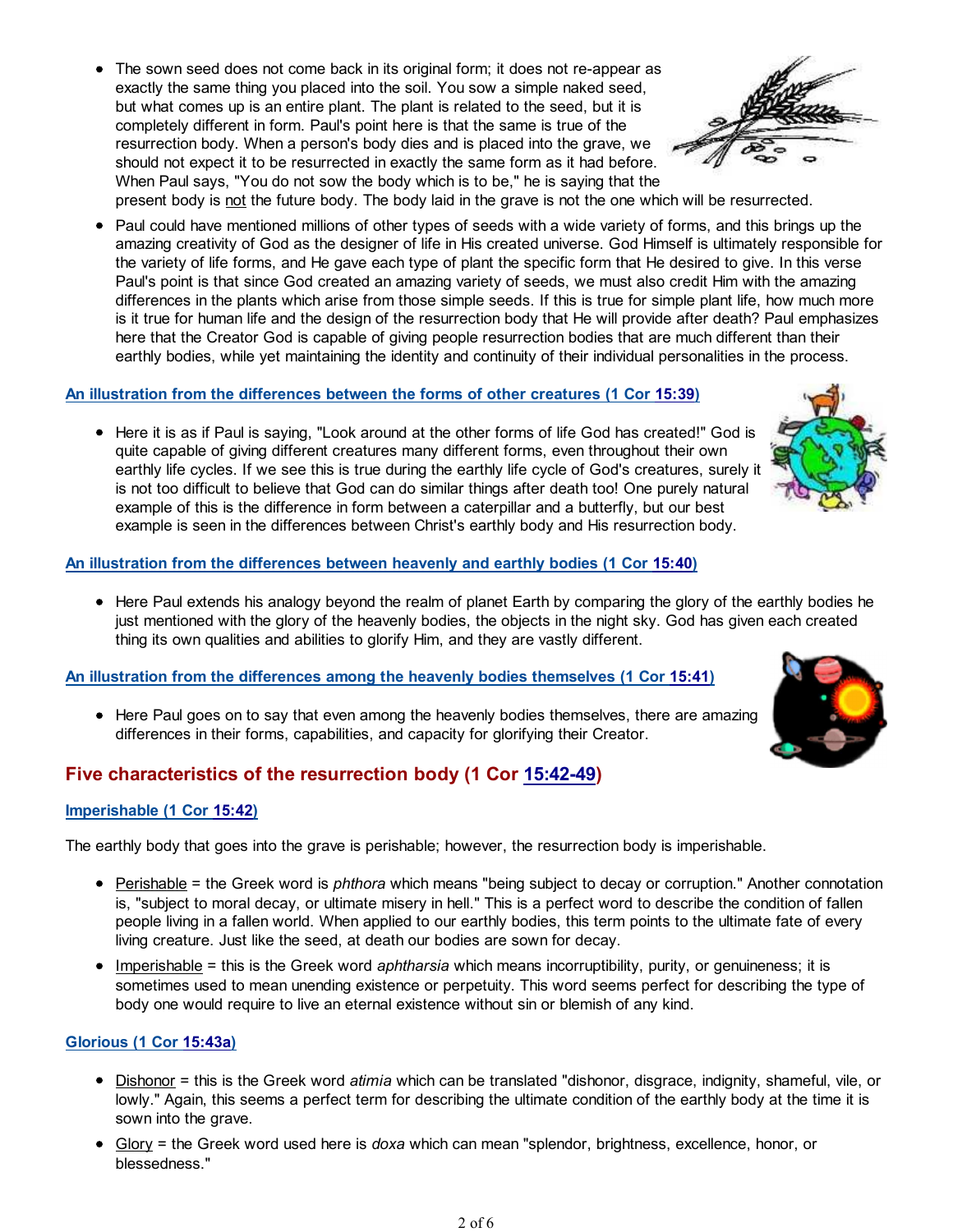### Powerful (1 Cor 15:43b)

- Weakness = the Greek word asthenia means "frail, feeble, liable to sickness and infirmity." It sometimes conveys the idea of lack of ability to restrain corrupt desires, and the inability to do great things that glorify God. It is certainly true that a person's earthly body is very frail and subject to death from what might look like very small injuries or inconsequential traumas.
- Power = this is the Greek word dunamis which means "inherent strength or ability that resides in something by virtue of its nature." It is sometimes used in the context of power for doing mighty works that bring glory to God.

### Spiritual (1 Cor 15:44)

- Natural = the Greek word is psuchikos which describes something that is governed by the soul.
- Spiritual = the Greek word is *pneumatikos* which means "governed by the spirit." Notice this verse does not say that in the resurrection everyone will become a disembodied spirit. The verse specifically states that we will each be given a spirit-governed body.
- When Paul says, "If there is a natural body, there is also a spiritual body," he is answering the objection of someone who might see a contradiction in the phrase spiritual body. Paul used a Greek first class conditional clause (which is assumed to be true) to prove that since our bodies now are adapted to life on the level of the soul, then our future resurrection bodies will be adapted to life on the level of the spirit.

### Like the Body of Christ (1 Cor 15:45-49)

- Paul begins by quoting the last part of Genesis 2:7 from the Septuagint: "man (Adam) became a living soul (psuche)." Here Paul appeals to the Scriptures for his authority in saying that the body of Adam was focused on life at the level of the earthly soul. Then Paul introduced the second half of his comparison by referring to Christ as the last Adam. We need to understand in what sense Adam was the first while Christ was the last. Adam was certainly the first created human being, as Genesis clearly stated. But as the first human being, Adam was also responsible for the destiny of the human race following his sin in the Garden of Eden. In that sense, Adam was the originator and the responsible leader or head of the human race in its sinful condition. By contrast, Christ has become the last man who could be considered the originator, leader, or responsible head of the human race by blazing the trail into eternal resurrection life.
- Paul states that Christ became a life-giving spirit to all those who put their faith and trust in what He accomplished for mankind by dying on the cross. Christ is a being who has the power to impart life to those who are related to Him. The term spirit (pneuma) is used here as a direct contrast to the term soul (psuche) that described Adam. As Adam's body was a natural, soul-centered body, Christ's body is a spirit-centered one. There are several aspects of the contrast between Adam's earthly body and Christ's resurrection body that Paul will now describe in the following verses.
- 1. The sequence of existence (1 Cor 15:46)

This verse describes the order or sequence of existence for mankind: the natural is first, followed by the spiritual. Every human being starts life in a physical body. Even in the case of the Lord Jesus Christ, He began his incarnate life in a natural physical body, and after His death that natural body was buried in the ground. However, at His resurrection He was given an eternal spiritual body. The natural comes first, followed by the spiritual.

- 2. The realm of existence (1 Cor 15:47) The first man (Adam) was literally made from the dust of the earth (Genesis 2:7). The natural body that he was originally given was well-suited for an existence on planet Earth. The second man (Christ) was given a resurrection body that is well-suited for an eternal existence in heaven. Whatever the resurrection body is like, it will be well-suited to our existence in the heavenly realm.
- 3. The certainty of these events (1 Cor 15:48-49)

These last two verses of the section state the absolute certainty that these things are true and that they will happen just as they have been described. In this life we are all very familiar with the earthly existence that is the plight of mankind. Here Paul is saying that the heavenly existence he has described is just as certain as the earthly one we are experiencing. In this verse, Adam is the earthly one and his descendants are those who are earthly. Therefore, Christ is the heavenly one, and those who have trusted in Christ are those who are heavenly. Paul uses the fact that we all have earthly bodies in this life as a guarantee of the certainty of life in a resurrection body in eternity future. Just as we are now actually experiencing the "image of the earthly," we will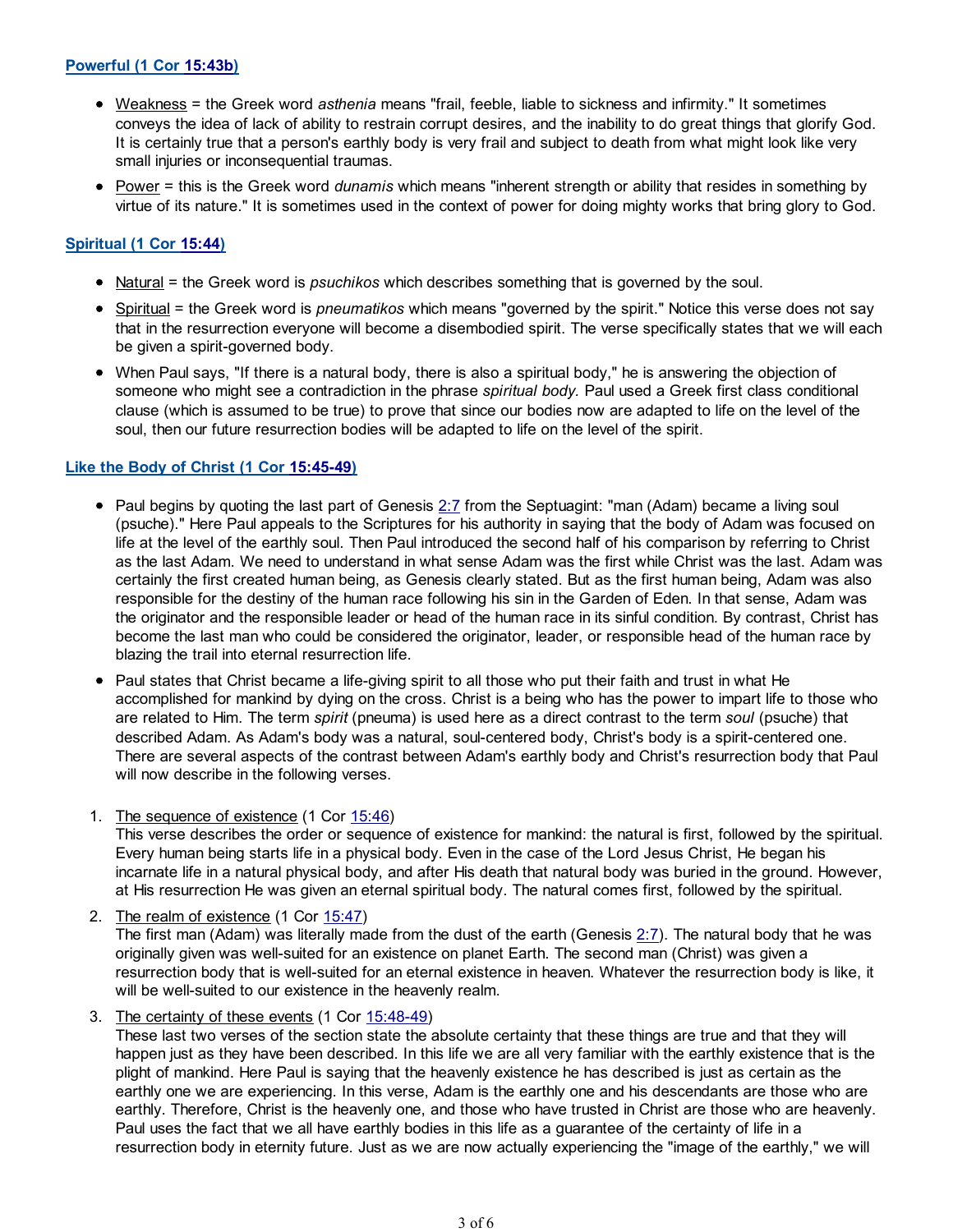certainly bear the image of the heavenly in the future.

### Summary of the Characteristics of the Resurrection Body

| <b>Description or</b><br><b>Characteristic</b>                 | <b>Earthly Body</b>                                                                                                   | <b>Resurrection Body</b>                                                                                      |
|----------------------------------------------------------------|-----------------------------------------------------------------------------------------------------------------------|---------------------------------------------------------------------------------------------------------------|
| 1. Ability to sustain life<br>over time.                       | Perishable:<br>Subject to deterioration and<br>finally death and decay.                                               | <u>Imperishable:</u><br>Incapable of deterioration; the 2nd<br>law of thermodynamics will no<br>longer apply. |
| 2. Value and potential<br>for honoring and<br>glorifying God.  | Dishonor:<br>Characterized by disgrace,<br>shame, and indignity.                                                      | Glory:<br>Characterized by excellence,<br>honor, splendor, brightness, and<br>blessedness.                    |
| 3. Physical ability to<br>carry out one's intended<br>purpose. | Weakness:<br>Fragile, feeble, liable to<br>sickness and infirmity, lack of<br>ability to restrain corrupt<br>desires. | Power:<br>Inherent strength or ability;<br>capable of the highest service<br>before God without weariness.    |
| 4. Intended sphere of<br>existence.                            | Natural:<br>Limited to life in the fallen,<br>earthly realm.                                                          | Spiritual:<br>Suited to life in an eternal and<br>heavenly realm.                                             |
| 5. Basic orientation,<br>tendency, or focus.                   | Adam-like:<br>Tending downward toward<br>sinfulness and deterioration.                                                | Christ-like:<br>Tending upward toward<br>righteousness and holiness.                                          |

### What will happen to living believers' bodies when the Lord returns? (1 Cor 15:50-57)

From all that Paul has said we might get the impression that every human being must experience physical death and the decay of the body in the grave. But Paul now discusses one other case that could happen to a particular group of believers at a specific time in history.

#### The natural body would never survive in heaven (1 Cor 15:50)

• Here Paul summarizes much of what he said about the natural body and why it is unsuitable for our future existence in eternity. He says that a natural body which consists merely of flesh and blood would never survive in the eternal kingdom of God. He already told us that the natural body is perishable, but what is needed for an eternal existence is a body that is imperishable. Therefore, the earthly body must be exchanged for one that is imperishable, glorious, powerful, spiritual, and like Christ's.

#### Some belivers get resurrection bodies without first dying (1 Cor 15:51)

- A mystery is something that cannot be known apart from direct revelation from God. In the historical progress of biblical revelation, a mystery is something that was not previously revealed but which is now being made known to all future generations. We know that God (through Paul) had previously revealed to the Thessalonians that believers who had already fallen asleep in Christ would not miss the rapture of the Church (1 Thess 4:13-18). In that passage Paul had said that the dead in Christ would rise first, followed by those who are alive at the time of His coming. But in the Thessalonian passage Paul had given no details about the condition of the bodies of believers who would be taken up to be with the Lord.
- The mystery Paul reveals here in 1 Cor 15:51 is: "We will not all sleep, but we will all be changed." Previously Paul had told the Thessalonians that not all would die before the coming of the Lord, so this cannot be the additional mystery he is now revealing. The new revelation here is that all will be changed. Paul is basically saying that believers who remain alive until the coming of the Lord will not have to die in order to receive their resurrection bodies. Whether believers are alive or dead, at the rapture of the Church their bodies will be changed from perishable to imperishable, from natural to spiritual, with all of the characteristics Paul has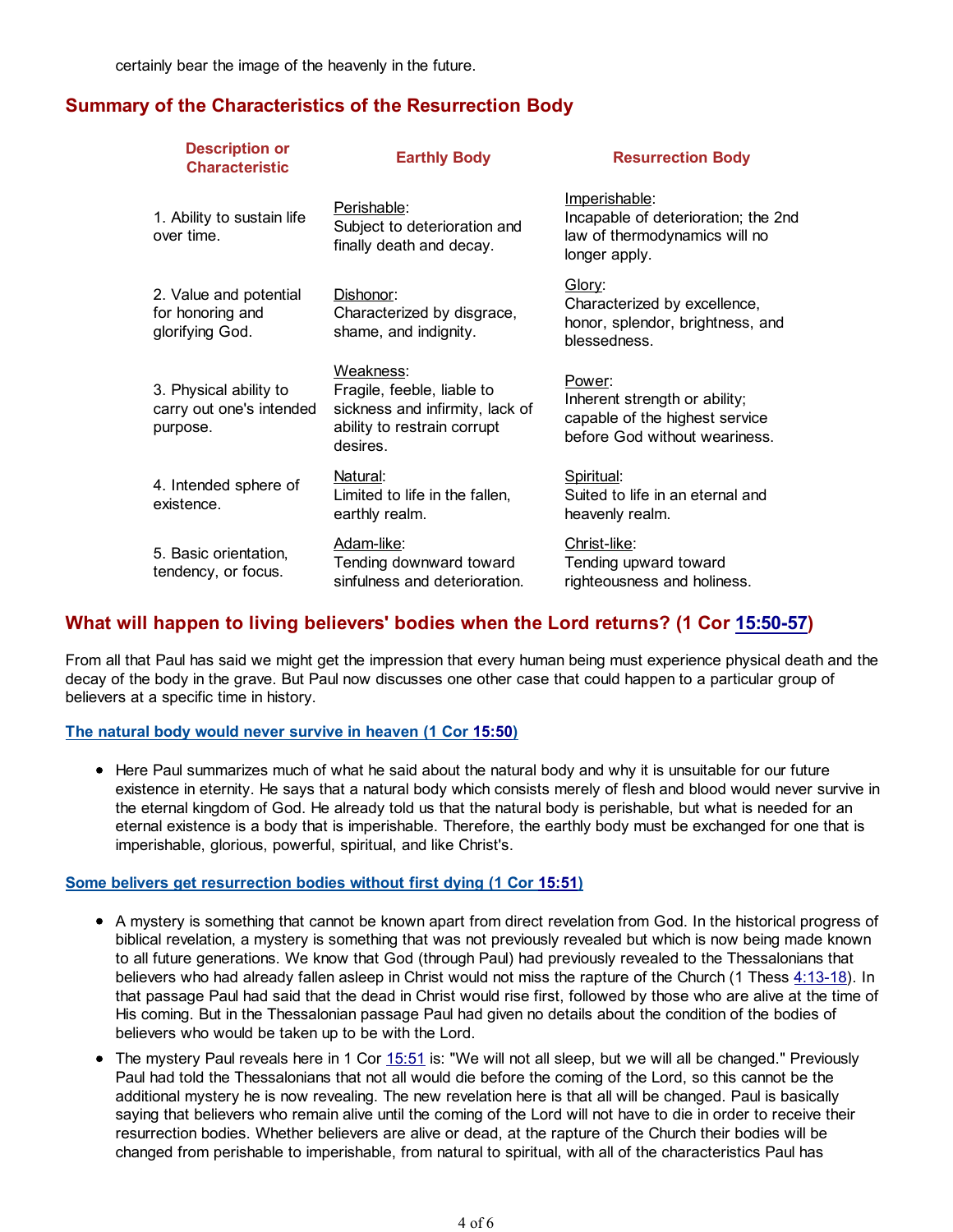described throughout this section of the chapter.

#### How and When this change will happen (1 Cor 15:52)

- As Paul continues in this verse, he tells us how and when this change will happen. The change will be instantaneous, in a moment (atomos). This is the same Greek word from which our English word atom is derived, and it literally means "uncut or indivisible." This change will happen within the smallest possible unit of time. In the ancient world, the smallest perceptible unit of time was the time it took for a person to blink his eye. From this we can see that resurrection is not an evolutionary process which requires any significant amount of time.
- The exact historical moment for this change will be "at the last trumpet." Paul gives us help in determining when this trumpet will sound, and why it can be considered the last of its kind. He has identified this event as one at which both living and dead believers will be changed and will rise together. There is only one event in Scripture which corresponds to these circumstances, and that is at the Rapture of the Church before the Great Tribulation. There is no other time in biblical history when both living and dead believers are called upward together. So this trumpet is the last trumpet of the Church Age, and it signifies the closing of a remarkable and important period of biblical history.
- The key point of the mystery Paul is revealing in this verse is that we will all be changed. The Greek term changed is allasso, which means "to make something different, to exchange, to transform." At the Rapture of the Church, both living and dead believers will be given their resurrection bodies. As Christ was the first-fruits, so these believers at the end of the Church Age will be the next of many more who will eventually follow after Him in His resurrection.

#### Why this change must happen (1 Cor 15:53)

- Now in this verse, Paul tells us why this change must happen. Here Paul expresses the necessity and certainty of the resurrection by emphasizing the word *must* (dei). This important Greek term denotes something that is absolutely necessary. Why will this change happen? Because it must happen based on all that Paul has said about the plan and work of God Himself!
- Unless the perishable body is exchanged for an imperishable one, there is no hope of existence into the future. Unless the mortal body is transformed into an immortal one, any hope of eternal life would be impossible. It is because of this impossibility that this change must occur.

#### What will come true WHEN these events occur? (1 Cor 15:54-57)

- The final verses in this section emphasize one of the most important consequences of that resurrection day. The saying Paul provides will become true forever for those who receive their resurrection body. In this saying, Paul is not quoting directly from Scripture but paraphrasing the first part of Isaiah 25:8 and Hosea 13:14 = "He will swallow up death for all time" and "O Death, where are your thorns? O Sheol, where is your sting?"
- One of the amazing things that believers have to look forward to is their ultimate victory over death, which occurs only because of all Christ has accomplished on our behalf. Every person who has ever lived has agonized under the fear of death, and for those living in their mortal bodies death is indeed something that is greatly to be feared. But for those who know of the certainty of their resurrection, the sting of death can be greatly lessened because we know Christ has gained the ultimate victory for us. In the resurrection body, a believer will never need to fear death again!
- Here Paul explains why death is so fearful. Death carries a wicked sting, but the agony that death holds was actually given to it by the sin, disobedience, and corruption of man. The institution of death itself was only as a consequence of man's sin. And the law, the standards and expectations of God, are what reveal or show man's sin to be what it is. At the end of this section, Paul breaks out into glorious praise and thanksgiving to God, who is the one that has provided everything for our victory over sin and death through the Lord Jesus Christ.

### Concluding exhortation in light of the truth of the doctrine of resurrection

• Therefore = "In light of all that has been said about the resurrection of the dead." Here Paul tells believers how the knowledge of this theological truth should impact our behavior. As is true everywhere in Scripture, sound doctrine should always result in good deeds. Theology is never given simply for the sake of increasing our knowledge. Theology should never stand alone, but should always be the foundation for more confident work in